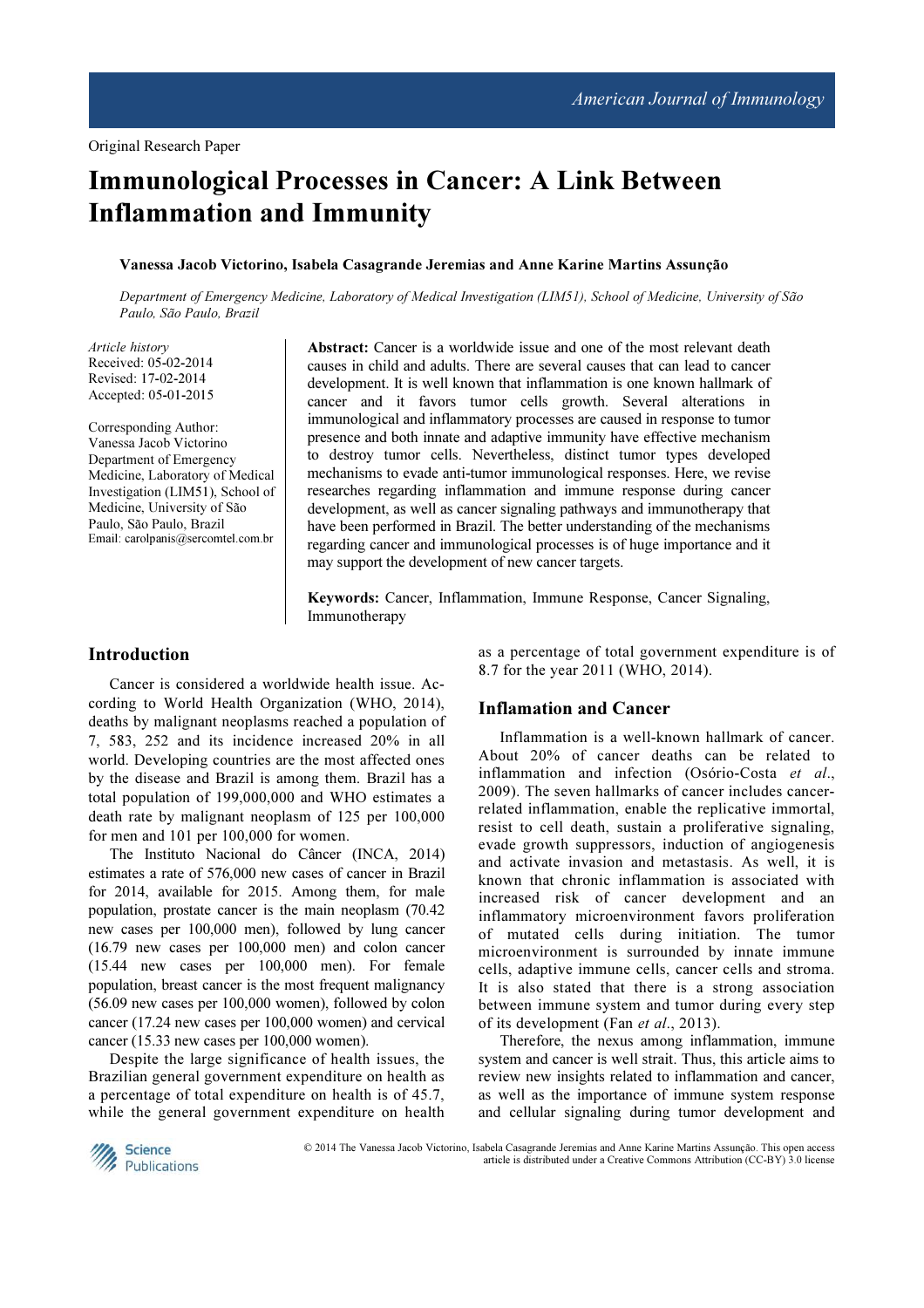immune therapies focusing in research of Brazilian laboratories, a developing country.

### The Role of Inflammation in Cancer Development

Rudolf Virchow, a German doctor, who is considered the father of modern pathology, first proposed a relationship between inflammation and cancer. Virchow showed that leukocytes were present in malignant tissue, stating that tumors arise from chronic inflammatory sites. As suggested by Balkwill and Mantovani (2001), the inflammatory cells and cytokines found in tumors may contribute more to tumor development than to host antitumor response.

Distinct tumor types display distinct inflammation grades. Viana et al. (2013) inoculated melanoma, colon and mammary cancer cells in the flank of syngeneic mice. The assessed tumors displayed different grades of inflammation and angiogenesis. Among them, mammary tumors exhibited the higher inflammatory content and melanoma was the most angiogenic.

Panis et al. (2012a) reported that in early (TNMtumor, node, metastasis- I and II) and advanced (TNM III and IV) stages of human breast cancer there is an increase in C reactive protein levels, indicative of increased inflammatory activity as compared to matched healthy individuals. They also showed increased of the pro-inflammatory cytokines TNF-α (tumor necrosis factor alpha) and IL-1β (interleukin 1β) in the advanced stages of the disease. Concerning data indicate us that in breast cancer are observed an enhancement of proinflammatory markers during tumor development. Nevertheless, Panis et al. (2012b) showed that the enhancement of the pro-inflammatory cytokines TNF-α and IL-1β in human breast cancer is inhibited after chemotherapy treatment with doxorubicin. Herrera et al. (2012) also characterized the inflammatory status of distinct molecular subtypes of breast cancer patients and found a correlation between clinical data and inflammatory findings. Likewise, the inflammatory status differs among the distinct molecular subtypes of breast cancer, which is of great significance for future treatments.

The anti-inflammatory status in cancer has also been reported. Jorge et al. (2013) showed increased expression of anti-inflammatory protein annexin I and also galectin 1, in human gastric cancer. Yoshimoto et al. (2012) demonstrated that the Hh (Hedgehog) pathway activation, which is involved in processes like cell survival and proliferation, has anti-inflammatory and anti-apoptotic effects on colon cancer cells and it is a key controller of the cells function.

Regarding data from Brazilians laboratories, it is clear that inflammatory response may depends on its kind of tumor and the response favors tumor development. The results show that tumors displays distinct grades of inflammatory profile and even tumor grade or subtype are responsible for a diverse response.

## The Influence of Obesity in Cancer Development

It is well known that obesity increases sex and metabolic hormones and inflammation. Therefore, obesity may be related to the increased risk rate of several types of cancer and disease outcome (Osório-Costa et al., 2009). Adipose tissue regulates the body energy homeostasis secreting cytokines, hormones and inflammatory markers, together called adipokines. The inflammatory process in obesity comprises activation of JNK (c-Jun Nterminal kinase) and NF-κB (factor nuclear kappa B). The expansion of adipose tissue is combined to infiltration of several types of innate and adaptive immune cells, both secreting pro-inflammatory markers that may favor tumor development. Angiogenesis may be also regulated by adipocytes through production of leptin, TNF-α, IL-6, IL-8, VEGF (vascular endothelial growth factor) and TGF-β (transforming growth factor beta) (Catalán et al., 2013).

Flores et al. (2012) showed that obesity increased the size and incidence of colorectal cancer. In their research model, an inflammatory state was observed in the colon of obese mice. Moreover, increased TNF-α derived from adipocytes and macrophages of adipose tissue accompanied by increased IKK-β (inhibitor of nuclear factor kappa-B kinase subunit beta) phosphorylation, decreased IκBα (inhibitor of kappa B) expression, increased JNK and c-jun phosphorylation in colonic tissues were observed. Also, genetic obesity promoted colon carcinogenicity associated with inflammation.

Bozza and Viola (2010) revised the role of lipid droplets in inflammation and cancer. Lipid droplets are endoplasmic reticulum-derived organelles expressed in fatstoring cells. Several studies emerged showing increased number of cytoplasmic lipid droplets in inflammatory and neoplastic process and that they can be regulated in cell activation and metabolism. Also, lipid droplets are sites for eicosanoids formation, which has key role in inflammation and cancer. This organelle has a role in cell metabolism and proliferation as mediating signaling of PI3K (phosphoinositide 3-kinase), ERK1 (extracellular signal regulated kinase), ERK2, p38 and Protein Kinase C (PKC). Employing animal model of obesity, Ribeiro et al. (2012) found increased epithelium and stroma cell proliferation and PI3K in prostate of obese rat as compared to non-obese.

Adiponectin has been employed as important media-tor also in non-overweight women bearing breast cancer. Panis et al. (2014) showed a decrease in adiponectin levels in non-obese breast cancer patients compared to non-obese healthy women. Also, after 2 cycles of chemotherapy treatment, adiponectin levels increases significantly demonstrating a great chemotherapy response. Moreover, adiponectin levels were altered during disease outcome.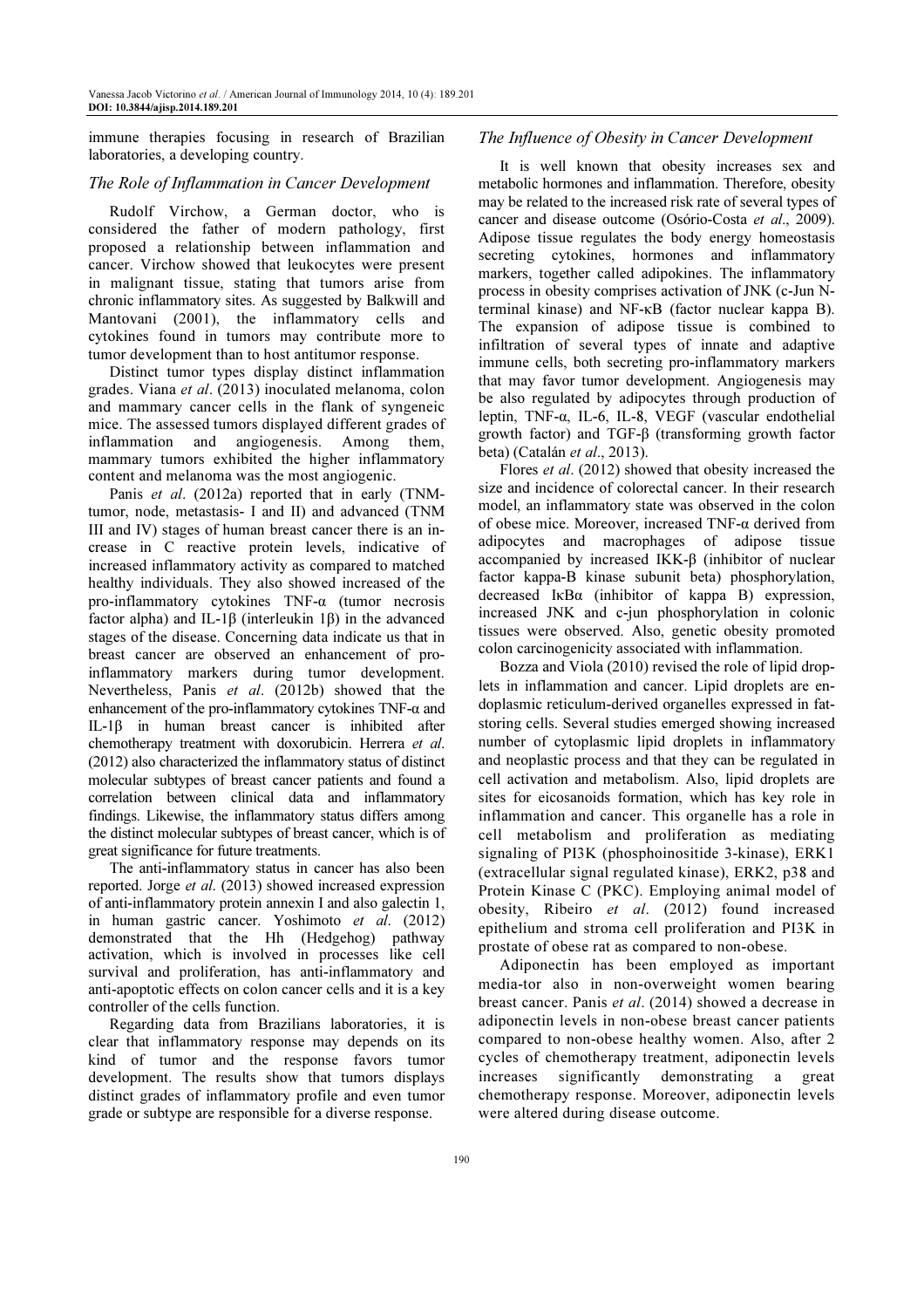The several results regarding inflammation and obesity report its relation with cancer. The emerging data show us the great importance of the inflammatory status observed in obese individuals as a potent site for arising tumors.

### The Immune System

The process of tumor elimination encompasses both innate and acquired immunity, leading to an integrated host defense against tumors in which various cells and molecules mutually work. Innate immunity is the first line of host defense against pathogens and tumor cells. The major cell types involved in innate immune response includes Natural Killer (NK) cells and macrophages. The adaptive immune response is involved in the elimination of invading microorganisms and host defense in later stages of tumor growth. The adaptive immune response includes T lymphocyte as specific cell type and against tumor antigens responsible for immune memory (Ramos et al., 2013; Lehrnbecher et al., 2008; Loose and Wiele, 2009). Tumors can evade the immune system by a variety of mechanisms. Their ability to interfere with immune cells is one of the main reasons for the host failure to control tumor suppression (Dunn et al., 2004).

### Innate Immune System and Cancer

Innate immunity is associated with the early stages of the immune response and acts against the pathogenic agent in a non-specific way, suffering no alteration with repeated exposure to this agent (Janeway and Medzhitov, 2002). Innate immune response is sustained by cells such as neutrophils, eosinophils and mast cells, constituting the first line of defensive response (Davoine et al., 2013). The tumor development is controlled mainly by cytokines (interferon-IFN, IL and TNF), macrophage and NK cells. As the immune system is stimulated first, there is activation and recruitment of inflammatory cells and lymphocytes through the release of cytokines and specific chemokine (Shi et al., 2003).

The recognition and lyses of tumor cells by NK cells are extremely important in innate immunity against tumors. Since their discovery, a large number of studies have demonstrated that NK cell-mediated lyses of different types of tumor cells in vitro, as well as NK cell-dependent elimination of many tumors in vivo (Ljunggren, 2008). NK cells are capable of inducing lyses of cells showing decreased expression of MHC (major histocompatibility complex) class I on their surface (e.g., tumor cells). The decrease of MHC I molecules on the cell surface prevents it to be recognized and lysed by specific CD8+ (cluster of differentiation) T lymphocytes. In this context, the function of NK cells becomes necessary in combating carcinogenesis

(Garay et al., 2007; Maccalli et al., 2009). Once activated, NK cells release several cytokines, especially IFN-γ. Moreover, NK cells release perforin inducing pores formation in tumor cells during the process of cytotoxicity, similarly to that played by CD8+ T lymphocytes (Abbas et al., 2011; Maccalli et al., 2009). NK cells also produce TNF-α, TNF-β and GM-CSF (granulocyte macrophage-colony factor) stimulant (Vivier et al., 2011). NK cells express CD56 and CD16. Dalmazzo et al. (2009) associated the expression of CD56/CD16 with worse prognosis for T-cell acute lymphoblastic leukaemia.

Regarding innate immune system, macrophages also play a central role in fighting neoplastic cells. Macro-phages activation occurs through the recognition of anti-gens on the tumor surface or, indirectly, by the production of IFN-γ by specific-T lymphocytes. After maturation and expression of co-stimulatory molecules on the surface, these cells produce several cytokines, release lysosomal enzymes and Reactive Oxygen Species (ROS) to destroy tumor cells. These cells also produce large amounts of TNF-α, which induces apoptosis of tumor cells through the activation of effector caspases coupled via TNF receptor (Dudley et al., 2002; Sica et al., 2008, Maccalli et al., 2009).

Inflammation status present in the tumor microenvironment is characterized by leukocyte infiltration, which varies in subset composition and distribution (Liotti et al., 2012). Cancer cell recruit monocytes from circulation. Herein, monocytes are induced to differentiate into macrophages by chemotactic factors (Vendramini-Costa and Carvalho, 2012). Phenotypically, macrophage can be recognized by the expression of CD68. Functionally, there are two different subsets of macrophages population: M1 and M2. M1 main function is phagocytes is in response to bacterial stimuli and/or Th1 (T helper) cytokines and it is highly pro-inflammatory, while the main function of M2 is immune suppression and trophic activity in response to Th2 cytokines and it presents an antiinflammatory profile (Mantovani et al., 2002; Caillou et al., 2011). Therefore, the tumor associated macrophages may acts in host defense or in tumor defense according to its phenotype (Becker et al., 2013).

Researches aiming to characterize M1 and M2 population in tumors have been recently developed in Brazil. Costa et al. (2013) showed a predominance of M2 phenotype in the tumor microenvironment of oral cavity squamous cell carcinoma characterized by higher percentage of macrophages expressing IL-10 and TGF-β compared with healthy individuals. The predominance of M2 phenotype was related to local immunosuppression and reduced survival. Similarly, Lepique et al. (2009) also showed a predominance of M2-like macrophages in HPV (human papiloma virus) 16-associated tumors leading to a suppression of antitumor T-cell response, as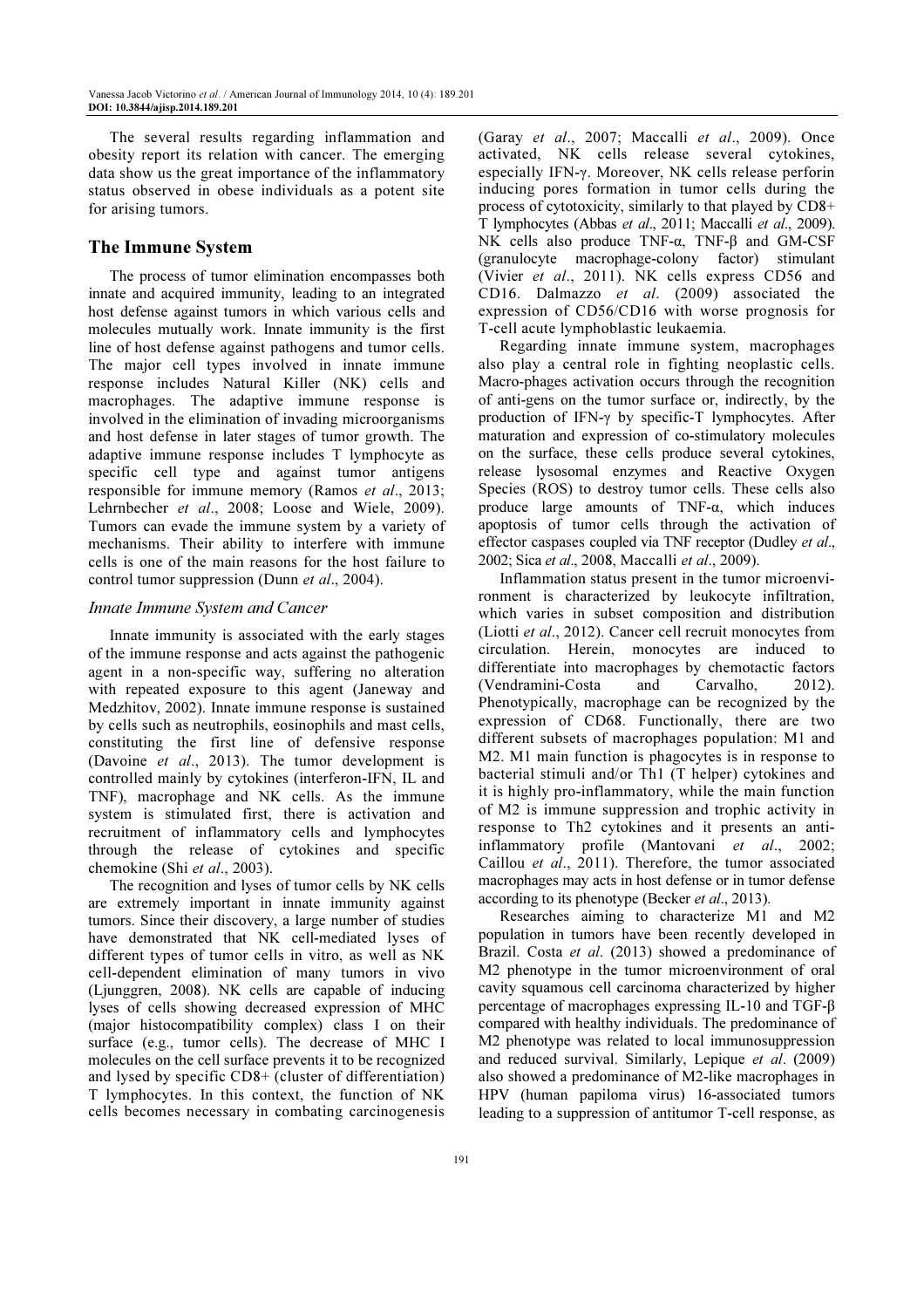a higher level of IL-10 was produced. Thus, this phenotype favors tumor growth and should be considered for immunotherapy interventions.

### Adaptative Immune and Cancer

After the induction of the first line of host defense, the interactions between mature Antigen-Presenting Cells (APCs) and cytokines lead to a more efficient and targeted immune response. The cells of acquired immune response, such as B lymphocytes, T lymphocytes and leukocytes are distinguished from innate immunity by expression of antigen receptor produced by genetic rearrangements (De Visser et al., 2006). The interaction of tumor cells with the immune system plays a crucial role in the process of carcinogenesis (Dranoff, 2004).

The immune response against cancer cells has been shown to involve a tight balance of cytokines. Further-more, depending on the type and levels of secreted cytokines, lesion progression or regression may be improved. It is for a long known that the complex cytokine network that participates in the immune response is controlled by genetic programs (Mossmann et al., 2005).

Cytokine production derives mainly helper cells (e.g., CD4+) that are central of a successful immune response. Naive CD4+ T cells differentiate into one, of at least four, functionally distinct forms: Th1, Th2, Th17 and Tregs (regulatory T cells). Th1 cells secrete cytokines involved in the activation of a cellular response, whereas Th2 cells promote mainly the development of a humoral immune response. In general, Treg are identified as FoxP3+ (forkhead box P3) lymphocytes and is thought to contribute to tolerance of tumor specific T cells (Zhou and Levitsky, 2007; Josefowicz and Rudensky, 2009). The cytokines produced by the Treg profile has been described as potent inhibitors of antitumor immune response and are associated with poor prognosis for many types of cancer (Hiraoka et al., 2006; Downey et al., 2007; Fecci et al., 2007; Fu et al., 2007). The discovery of Th17 cells and their role in protecting the host against infectious agents and pathogenesis of several inflammatory and autoimmune diseases resulted in the raise of immunological research and its role in human cancer is still under investigation (Park et al., 2005; Yang and Ansell, 2009; Su et al., 2010).

In the past few years, a great number of researches have been published in Brazil regarding immune response and cancer.

The review conducted by Watanabe et al. (2010) shows that although T cells present the most important immunological response in tumor growth in the early stages of cancer, they become CD4+ and CD8+ suppressive Tregs after chronic stimulation and interactions with tumor cells, thus promoting cancer development and progression. Ramos et al. (2013) revised the role of Tregs during cancer development.

The Treg-mediate suppressive activity may contribute to the immune evasion of tumors. During tumor development, the systemic tolerogenic status of DCs (dendritic cells) is favored in-creasing the recruitment of Tregs. The mechanisms which DCs recruit Tregs remains to be elucidated.

Peghini et al. (2012) reported that in cervical intraepithelial cancer bearing women, with no coinfection, the tumor progression was dependent on suppression of cellular immunity, as characterized by a Th1 cytokine response and development of an immunosuppressive Treg profile for neoplastic progression. Thus, an imbalance in cytokine appears to be the major mechanism by which tumor cells could escape of the immune surveillance system to facilitate the tumor progression.

The investigation about the inflammatory infiltrate and characterized the Tregs and Th17 cells in patients with invasive ductal carcinoma of the breast was performed by Benevides et al. (2013). The authors found a decrease in T-cell proliferative response in breast cancer patients that could be related to the increased frequency of Tregs found in the circulation. The increased frequency of Tregs cells found in the tumor microenvironment was associated with the tumor aggressiveness and its increased presence may occur in response to the C-C motif Ligand 22 (CCL22) chemokine. Moreover, higher messenger RNA (mRNA) expression of IL-10 and TGF-β was found in the breast tumor that could contribute to differentiation and functionality of Tregs. Regarding Th17 cells, authors reported also an increased mRNA expression of IL-17A and accumulation of Th17 cells within the tumor that may contribute to cancer development.

Cunha et al. (2012) found increased immune cells in-filtrating in the malignant tissue of patients with differentiated thyroid carcinoma than in benign lesion. They observed increased Th17 and Tregs cells in the malignant tissue associating with favorable prognostic features.

The role for Tregs in oral squamous cell carcinoma was reported by Gasparoto et al. (2010). The authors showed the presence of Tregs in oral squamous cell car-cinoma lesions and in the peripheral blood mononuclear cell from patients, where Tregs seem to act as suppressor of immune system response. Also, Carneiro et al. (2013) showed that increased TGF-β secretion in oral squamous cell carcinoma may be due to a C allele, suppressing antitumor immune response and affecting the risk rate of this carcinoma. Ramos et al. (2012a) showed the importance of Tregs in murine squamous cell carcinoma. The authors suggest that Tregs blockage impairs the tu-mor progression by modulating the immune response in tumor microenvironment. Thereby, it is evident that the established Th17 and Tregs profile acts in tumor favor, leading to tumor progression and growth.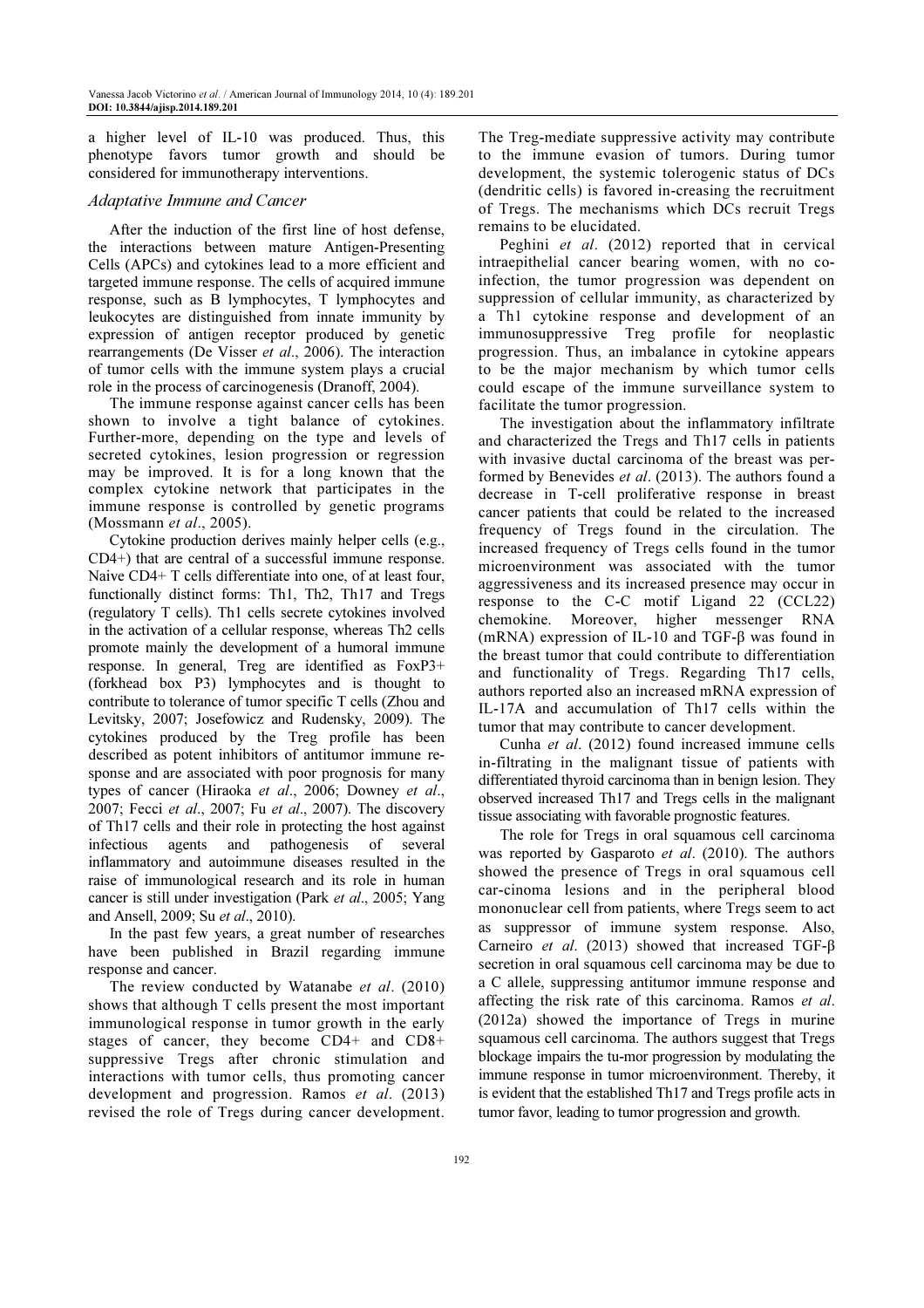The main players of innate and adaptive immunity are DCs (Banchereau et al., 2000). DCs are highly potent APCs and they are able to migrate into the lymph nodes and present antigens to naive T lymphocytes and thus induce a cellular immune response involving CD4+ Th1 cells, cytotoxic CD8+ T cells and B cells (Schott, 2006). Since DCs can modulate the whole immune repertoire, these cells are essential in the understanding of inflammatory tumor microenvironment. The production of immunosuppressive cytokines as IL-10 and VEGF in the tumor microenvironment can inhibit the DC function by inhibiting effector T cell response and increasing regulatory T cells function (Gabrilovich, 2004). Immature DCs recognizes PAMPs and DAMPs (pathogens or danger-associated molecular patterns, respectively) and migrates to lymphoid organs and activates T lymphocytes. They induce T cell tolerance to antigens acquired in healthy tissue and has key role in the prevention of autoimmunity (Ramos *et al.*, 2013).

There are many research embracing DCs and cancer being developed in Brazil. Matias et al. (2013) showed that the autologous DC vaccine stimulated the immune cells from the peripheral blood of patients with cancer and generally increased the production of Th1 cytokines, which are related to immune-modulatory responses against cancer. Baleeiro et al. (2008) analyzed the microenvironment of primary lung cancer and found that in the tumor-affected lung there was a higher incidence of immature DCs and TNF-α positive cells, thus influencing an effective immune response against tumor. CD83 is a marker of DC maturation. Borges et al. (2011) evaluated the expression of CD83 in breast cancer tissue. CD83 expression was analyzed in histopathological samples of the breast by immunohistochemistry and its expression was greater in fibroadenoma than in adjacent breast tissue. Also, Ramos et al. (2012b) showed that breast cancer patients displayed altered phenotype of monocyte-derived DCs, which induces preferentially Tregs.

Data from diverse research laboratories converge to the knowledgement that the tumor presence induces several stimuli to inflammatory and immunological changes to favor its growth and development. Also, there is increased incidence of cancer among patients who developed immunodeficiencies (Block and Markovic, 2009). The understanding of the mechanism by it occurs involves several stimuli and a complex cellular signaling. In the next topic, main cellular signaling involved in tumor development will be performed.

# Cancer Signaling Pathways

The understanding of cellular signaling pathways and cellular interactions of cancer development is of extremely importance. For this purpose, Acencio et al. (2013) developed a new computational approach for investigation in cancer research for detecting signaling networks.

The NF-κB and Signal Transducer and Activator of Transcription 3 (STAT3) play key role linking inflammation to cancer (Fan et al., 2013). As revised by Osório-Costa et al. (2009), the NF-κB signaling pathways have important role in immunity and inflammation. Several stimuli can induce NF-κB transcription factors activation, mediating immune and inflammatory responses, developmental processes, cellular growth and survival. NFκB may promote cell proliferation, suppresses cell death, can control cell cycle regulatory genes and interacts with PI3K-AKT-mTOR (mammalian target of rampamycin) signaling pathway (Fan et al., 2013). Silva et al. (2013) revised important signaling pathways described for prostate cancer, the most frequent malignancy found in men. Among them, activation of NF-κB by canonical pathway plays important role in prostate cancer, as it is often constitutively activated due to increased levels of specific receptors like TNF receptors, leading to activation of genes involved in the development and progression of the tumor.

The STAT signaling transduction pathways is involved in the regulation of cellular growth, survival and differentiation. There are seven known mammalian STAT family members and STAT3 seems to have a particular role in inducing oncogenesis and maintaining a procarcinogenic inflammatory environment. Besides, STAT3 can suppress anti-tumor immunity by antagonizing the expression of anti-tumor Th1 cytokines and promoting tumor growth through Tregs expansion in tumor and the development of Th17 T cells (Fan et al., 2013). In prostate cancer it is found to be constitutively activated inducing cell proliferation and apoptosis inhibition mediated by STAT3 activation (Silva et al., 2013).

The PI3K/AKT (protein kinase B) pathway mediates cellular functions as cell survival, proliferation and differentiation. PI3K/AKT influences the action of ERKs favoring androgen receptor-independent growth and it can enhance the presence of stable metalloproteinase receptor favoring invasiveness and metastatic phenotypes of prostate cancer cells and in later stages of prostate cancer, Mitogen-Activated Protein Kinases (MAPK)/ERK signaling pathway seems to be also activated (Silva et al., 2013).

Sgnaolin et al. (2013) described a function for B1 and B2 receptors in bladder cancer. B1 and B2 receptors are stimulated during inflammatory stimuli. Authors showed that B1 and B2 receptors stimulation induces cancer cell proliferation in vitro. The expression of B1 receptor in bladder cancer human biopsies and under conditions of chronic inflammation was also increased and it may represent a marker of tumor progression. Moreover, in this model, PI3K/AKT and ERK1/2 signaling pathways seem to be involved in the cell proliferation.

Toricelli et al. (2013) reported a Tissue Inhibitor of Metalloproteinase-1 (TIMP1) -CD63-β1 integrins containing-supramolecular complex in cell surface of melanoma cells. The over-expression of TIMP1 was shown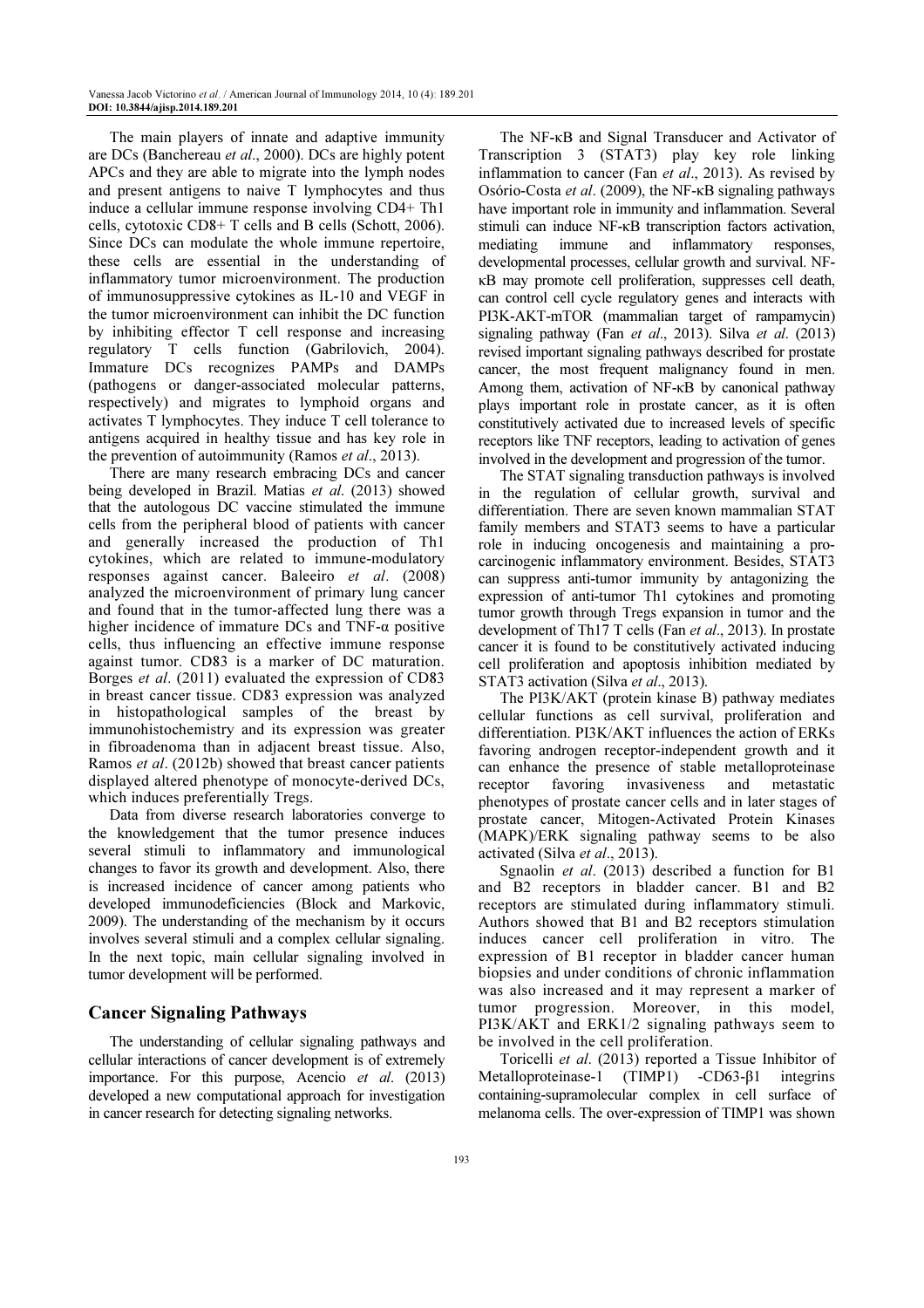to be involved in the acquisition of anoikis-resistant phenotype in melanoma cells through PI3K signaling pathway independently of AKT activation.

A quinone induced- biochemical and morphological alterations of apoptosis in melanoma cells mediated by ROS was shown by Massaoka et al. (2012). They demonstrated that the antiproliferative and proapoptotic response observed with this quinone treatment were mediated by up-regulation of proapoptotic Bax, downregulation of AKT and activation of p38 MAPK signal-ng pathways through ROS generation and it also induced mitochondrial depolarization.

Vidal et al. (2013) analyzed human papillary thyroid cancer specimens. They demonstrated that in the cancer tissue there was an increased expression and phosphory-lation of Adenosine Monophosphate Kinase (AMPK) signal.

Rossa et al. (2012) reported a role for Suppressor Of Cytokine Signaling 3 (SOCS3). Authors found a nuclear localization for SOCS3 in head and neck squamous cell carcinoma cell lines, where in noncancerous cells it was located in cytoplasm. The induced-over-expression of SOCS3 in cancerous cells reduced proliferation, migration and invasion and, also, the decreased SOCS3 levels observed in cancerous cells is an early event suggesting that its loss may regulate the signaling involved in carcinogenesis.

In Brazil, a higher incidence of childhood adrenocortical tumors compared to others countries is found due to a higher frequency of R337H TP53 mutation. Letouzé et al. (2012) identified different patterns of oncogenic routes between southern Brazilian children and non-Brazilian children related to inheritance of the R337H TP53 mutation, loss of wild-type TP53 allele in the tumor and defective function of TP53 and genomic aberrations.

There are several signaling pathways altered in cancer signaling and many pathways involved during tumor development. Here, we revised the major pathways and the news researches developed in Brazil and found their particularly specificity for each tumor type. Again, it is observed that specific signaling pathway may be superactivated or inhibited by tumor signaling in order to favor tumors growth and development.

# Immunotherapy in Cancer

The pillars of human cancer therapy have historically been surgery, radiotherapy and chemotherapy, but a fourth modality, immunotherapy (Kirkwood et al., 2012), has been well documented since 1890 s by Coley, who treated sarcoma patients with bacterial preparations, commonly referred to as "Coley's toxin" (Coley, 1991). In the last decades a range of cancer therapies that exploit the complex interactions between tumors and immune cells has been studied by several research groups. Others studies have made significant progress in our knowledge of the immune system. Thus using all this information, scientists could create synthetic molecules to attack the tumor, or may help the immune system to do its job more effectively. Also important, this improved the understanding of immunotherapy and about the mechanisms underlying immunity in cancer has fueled an expanding array of new therapeutic agents for a variety of cancers (Kirkwood et al., 2012). Besides, it has also been suggested studies to evaluated the combination of immunotherapy to traditionals chemotherapies (Barrett and Blanc, 2009).

Table 1 summarizes several immunotherapies in clinical trials and in current use. Here, we focuses on active therapies and passive therapies using monoclonal antibodies.

### Active Therapies

First, researches attempted to developed new therapies to increase immunity against tumors were based on non-specific stimulation.

One of the most effective therapies for cancer is the bladder intravesical Bacilo Camette Guérin (BCG) (Shah et al., 2006). BCG for cancer immunotherapy activity may have its function enhanced by addition of IL10 blocking monoclonal antibody (Luo et al., 2012). Favaro *et al.* (2012) published an interesting article where they compared and characterized the effects of intravesical BCG and/or staphylococcal enterotoxin B for non-muscle invasive bladder cancer. The results showed that both therapies presented similar anti-angiogenic effect and they observed additional activity compared to monotherapy. Also, it was more effective in restoring apoptosis and balancing cellular proliferation and it correlated with increased endostatin and decreased VEGF, matrix metalloproteinase-9, Ki-67 and insulinlike growth factor receptor-1 reactivity.

Macedo et al. (2009) described a case report about topical immunotherapy for the treatment of periocular basal cell carcinoma and showed that one year after treatment the patient showed no signs of disease recurrence. The Brazilian Journal of Oncology encloses two review articles about several reported tumor markers (Almeida et al., 2007) and tumor markers in breast cancer (Eisenberg and Koifman, 2001) attempting for the importance of clinical diagnostics. Pacheco *et al.* (2002) reviewed the role of some traditionally known tumor markers (CEA, p53, NSE, K-ras) for lung cancer. Also, an interplay between the tumor marker p53 and p21 was shown to have a key role in colorectal cancer (Abdulamir et al., 2008).

Onuchic et al. (2012) used a model of human melanoma cell lines to investigate the role of Pla-Quette Aggregation Factor Receptor (PAFR) and evaluate the mechanisms of microenvironment response. They showed that the treatment with cisplatin lead to increased expression of PAFR. The accumulation and inhibition of PAFR-dependent signaling pathways by a PAFR antagonist (WEB2086) seemed to chemo-sensitize melanoma cells in vitro, therefore constituting a promising target for combination therapy for melanoma.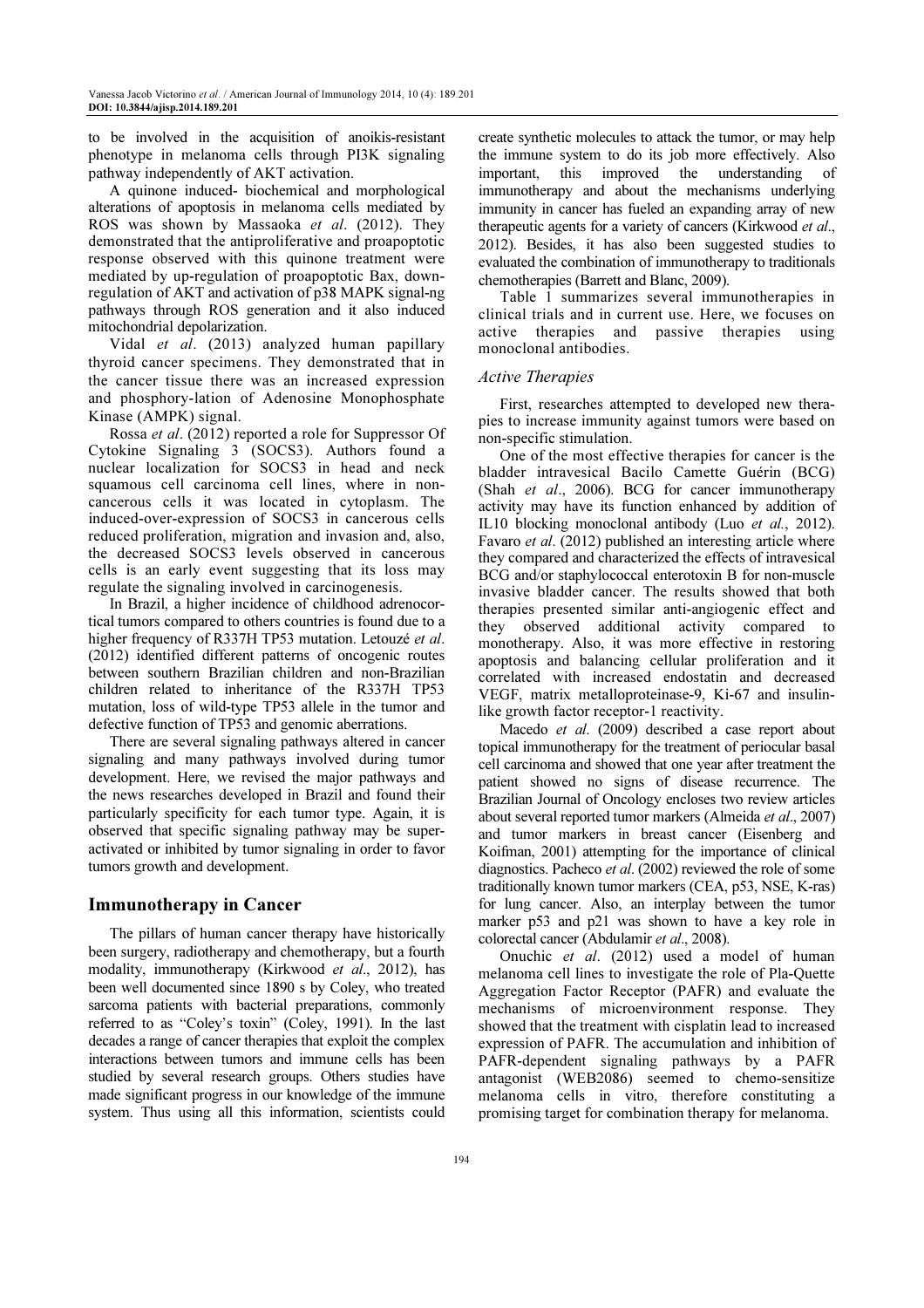Vanessa Jacob Victorino et al. / American Journal of Immunology 2014, 10 (4): 189.201 DOI: 10.3844/ajisp.2014.189.201

| Table 1. Current use and clinical trials for cancer immunotherapy |               |                        |                                                |                        |                 |                            |
|-------------------------------------------------------------------|---------------|------------------------|------------------------------------------------|------------------------|-----------------|----------------------------|
| Cancer immunotherapy                                              |               |                        |                                                |                        | Clinical        |                            |
|                                                                   |               |                        |                                                |                        | development     | References                 |
| Active                                                            | Specific      | Vacines                | Sipuleucel-T                                   | Prostate cancer        | Current use     | Saied et al., 2014         |
|                                                                   |               |                        | Dendritic cells-melapuldencel-T                | Melanoma               | Clinical trial  | Anguille et al., 2014      |
|                                                                   |               |                        | Dendritic cells-sipuleucel-T                   | Prostate               | Clinical trial  | Anguille et al., 2014      |
|                                                                   |               |                        | Dendritic cells-DC-VAX-L                       | Brain                  | Clinical trial  | Anguille et al., 2014      |
|                                                                   |               |                        | PROSTVAC-VF/PSA-                               | Prostate cancer        | Clinical trial  | Westdorp et al., 2014      |
|                                                                   |               |                        | TRICOM, JBT 1001                               |                        |                 |                            |
|                                                                   |               |                        | MAGE-A3                                        | Melanoma               | Clinical trial  | Kono, 2014                 |
|                                                                   | Non-specific  | Immuneadjuvants        | <b>BCG</b>                                     | <b>Bladder</b> cancer  | Current use     | Shah et al., 2006;         |
|                                                                   |               |                        |                                                |                        |                 | Favaro et al., 2012        |
|                                                                   |               | Cytokines              | interleukin-2                                  | Melanoma               | Clinical trial  | Barker and Postow, 2014    |
| Passive                                                           | Monoclonal    | Checkpoint             | Anti-cytotoxic T-lymphocyte                    | Melanoma               | Current use     | Kyi and Postow, 2014       |
|                                                                   | Antibodies    | blocking               | antigen 4 (anti-CTLA-4) (ipilimumab)           |                        |                 |                            |
|                                                                   |               | antibodies             | Anti-cytotoxic T-lymphocyte antigen            | Multiple cancers       | Clinical trials | Kyi and Postow, 2014       |
|                                                                   |               |                        | 4 (anti-CTLA-4) (tremelimumab)                 |                        |                 |                            |
|                                                                   |               |                        | Anti-programmed death 1 receptor               | Melanoma renal cell    | Clinical trial  | Kyi and Postow, 2014       |
|                                                                   |               |                        | (anti-PD-1) (nivolumab)                        | carcinoma, lung cancer |                 |                            |
|                                                                   |               |                        | Anti-GD2                                       | Multiple cancer        | Clinical trial  | Ahmed and Cheung, 2014     |
|                                                                   |               |                        | Anti-HER2 (trastuzumab)                        | <b>Breast cancer</b>   | Current use     | Mohit et al., 2014         |
|                                                                   |               | Co-stimulatory         | Anti-CD40 monoclonal antibody                  | Advanced solid tumors  | Clinical trials | Ruter <i>et al.</i> , 2010 |
|                                                                   |               |                        | $(mAb)$ CP-870,893                             |                        |                 |                            |
|                                                                   | Adoptive      | Adoptive cell transfer | Tumor Infiltrating Lymphocyte (TIL)            | Melanoma               | Clinical trial  | Saied et al., 2014         |
|                                                                   | immunotherapy |                        | $+$ IL-2+ lymphodepletion                      |                        |                 |                            |
|                                                                   |               |                        | Nonmyeloablative chemotherapy                  | Melanoma               | Clinical trial  | Barker and postow, 2014    |
|                                                                   |               |                        | $+$ infiltration lymphocytes $+$ interleukin-2 |                        |                 |                            |

The new vessel formation is closely linked to neoproliferation of cells by the bone marrow and contributes to tumor development. Pereira et al. (2008) described the role of endothelial cells in hematologic malignancies and reported the anti-angiogenic drug therapy with VEGF as the possible targets. In this model, the directly blocking of VEGFR prevented the mobilization and recruitment of these cells to tumor neovascularization. Another route could be the capacity of Endothelial Progenitor Cells (EPCs) and proangiogenic hematopoietic cells to release toxins into the tumor after migration and vascular adhe-sion, causing local toxicity (Rafii et al., 2002).

Vulcani-Freitas et al. (2011) accomplished the profile of gene expression of Preferentially Expressed Antigen of Melanoma (PRAME). PRAME was present in several tumors including medulloblastoma and it has low expression in normal tissue of patient samples. The PRAME gene was overexpressed in 84% of samples, allowing it to be a strong candidate for immunotherapy.

Paiva et al. (2013) published an article about oncolytic virotherapy showing its innovative and highly promising route for treating cancer. Authors proposed a multi-scale mathematical model to study how the immune response interferes with the viral oncolytic activity. They concluded that given the complexity of tumor-stroma-immune system interactions, a mathematical modeling could help researches to evaluate quantitatively these strategies or even the result of their combination.

Favaro et al. (2012) characterized the effects of P-MAPA (Protein Aggregate Magnesium-Ammonium Phospholinoleate-Palmitoleate Anhydride) on TLRs in vitro and in vivo, as well as to assess its potential as adjuvant therapy for infectious diseases and cancer. The results evidenced that P-MAPA acted as TLR ligand in vitro and improved the immunological status in model for bladder cancer, increasing TLR2 and TLR4 protein levels. The results may encourage the further investigation of P-MAPA as a potential candidate for the treatment of cancer and infectious diseases.

Coppin et al. (2005) compiled articles that evaluated immunotherapy for advanced renal cell carcinoma comparing administration of high-dose interleukin versus other options and IFN-α administration against other options. The authors concluded that IFN- $\alpha$ provided a modest survival benefit compared to other commonly used treatments. In patients with metastases at diagnosis with minimal symptoms, nephrectomy followed by IFN- $\alpha$  gave the best survival strategy and it is fully validated therapies.

#### Vaccines

Vaccines are developed from cancer cells, parts of cells or antigens (Elert, 2013) and it can be administrated with adjuvants in order to improve the response (Capitini et al., 2009). DCs are the most potent antigen presenting cells and it has been used as vector in the construction of vaccines (Palucka and Banchereau, 2013; Diniz and Ferreira, 2010). DCs not only induce protection against pathogens, but also increase immunity in various diseases, such as cancer (Melief, 2008). It is believed that the administration of different forms of antigens (DNA, RNA, proteins, peptides, viruses, cell lysates) as a vector together with DCs, increases the immunity from presentation to T lymphocytes (Pinho et al., 2013) and Tregs (Ramos et al., 2013).

Among the several cancer types testing DCs as vector vaccine, melanoma is the most studied (Ellebaek et al., 2012), followed by human breast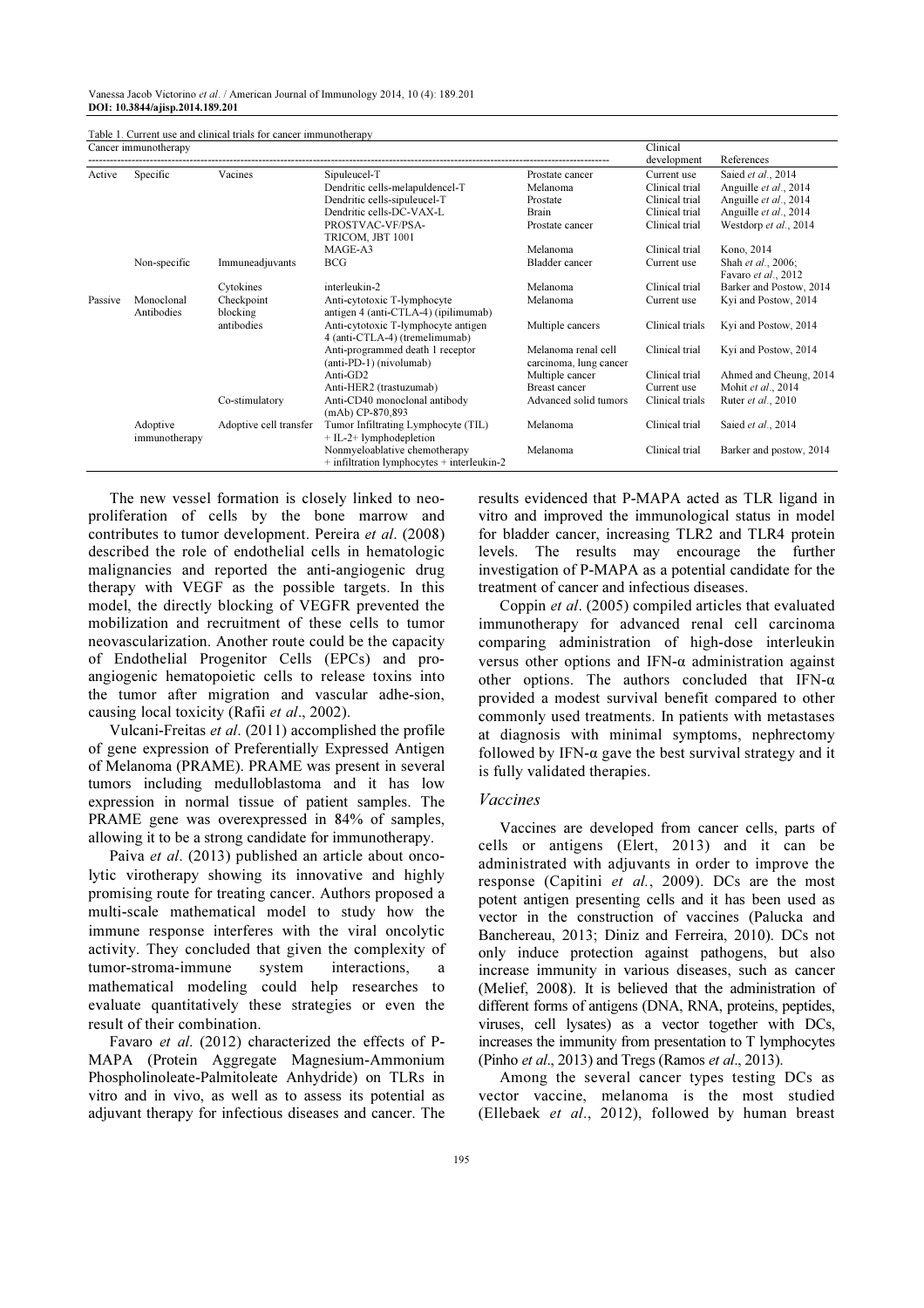cancer, human leukae-mia and human glioblastoma (Romagnoli et al., 2013). Antunes et al. (2006) reported a case of a 66 years old woman with renal cell carcinoma with sarcomatous differentiation. They reported that 3.5 years after radical nephrectomy and DC vaccination there was a retroperitoneal pure sarcomatous recurrence of the tumor.

Dall'Oglio et al. (2011) treated two male patients with metastatic renal cell carcinoma with DC vaccine immediately after surgery and standard treatment. After 9 and 10 months, the patients showed a stable disease. Thereby, DC treatment seems to be a potential vaccine in the cancer treatment.

Most of the experiments comprise the isolation of DCs in vitro and later loading with these with tumor antigens. However, several types of antigens have been tested. Among them, it can be mention the antigens de-rived from apoptotic or necrotic tumor cells, tumor cell lysates, synthetic peptides and MHC class I restricted DNA or RNA coding for tumor antigens (Banchereau et al., 2001).

Immunological adjuvants that induce T cellmediate immunity comprising the least side effects are needed for the development of human vaccines. Thus, Junqueira et al. (2012) used a melanoma mouse models to investigate the role of antigens derived of plasmatic membrane of the Trypanosoma cruzi as immunological adjuvants in an antitumor vaccine. Obtaining favorable results, the antigens of Trypanosoma cruzi were considered an efficient immunological adjuvant. Thus, parasite adjuvants should be further explored in the development of vaccine formulations, aiming to induce both humoral and cellular mediated immune responses.

### Monoclonal Antibodies

During the last decade, the clinical use of monoclonal antibodies was effective and antibodies are now the frontline in the treatment of cancer. The antibodies have the unique ability to recognize surface antigens expressed on tumor cells, target them and kill tumor cells while simultaneously activating the immune response to attack tumor cells through the complement cascade or Antibody-Dependent Cellular Cytotoxicity (ADCC) conferring specificity and minimizing adverse effects (Shuptrine et al., 2012; Weiner et al., 2012).

In Brazil, a review about the use of monoclonal antibodies for diagnosis and therapy of squamous cell carcinoma of the head and neck was first published Gripp *et al.* (1994). Emphasizing the clinical analysis about immunoglobulin IgY, the main antibody produced by hens (Gallus domesticus), Silva and Tambourgi (2010) presented an overview of the generation, structure and properties of IgY, as well as the advantages of chicken antibodies use over mammalian antibodies in immunodiagnostics and immunotherapy.

### Conclusion

For a long time inflammatory processes have been recognized to contribute to cancer development. Since then, several research groups evolve in order to unveil the mechanisms by it occurs. It is also known that immunological processes have an important role in tumor destruction. Thus, this review shows several mechanisms studied in Brazil by which tumor acts in its own favor. Some of them acts increasing a Th2 profile and inducing Tregs cells in tumor microenvironment. Also, several signaling pathways related to tumor growth, development, resistance, differentiation, survival and proliferation are strongly activated. Thereby, many researches are focusing in new approaches for cancer immunotherapy, which aims to amplify the host immunological response against tumors. As stated, non-specific therapies, monoclonal antibodies and vaccines constitute the main kinds of immunotherapy. The analyzed articles here cited may help to better understand the state of the art regarding cancer, inflammation and immunity. Despite we are far from the completely understand of the mechanisms by which tumor cells influence the complex host response, we hope to highlight the insights to new researches in the field with consequent improvement of target cancer immunotherapies.

### Author's Contributions

All authors equally contributed in this work.

### **Ethics**

This article is original and contains unpublished material. The corresponding author confirms that all of the other authors have read and approved the manuscript and no ethical issues involved.

### References

- Abbas, A.K., A.H. Lichtman and J.S. Pober, 2011. Cellular and Molecular Immunology. 7th Edn., Saunders, Immunity to Tumors, ISBN-10: 1437715281, pp: 560.
- Abdulamir, A.S., R.R. Hafidh, L.K. Mahdi, T.R. Al-jeboori and F. Abubaker et al., 2008. The interplay between p53 and p21 tumor suppressor proteins in the transformation of colorectal adenoma to carcinoma. Am. J. Immunol. 4: 14-22. DOI: 10.3844/ajisp.2008.14.22
- Acencio, M.L., L.A. Bovolenta, E. Camilo and N. Lemke, 2013. Prediction of oncogenic interactions and cancer-related signaling networks based on network topology. PLoS ONE. DOI: 10.1371/journal.pone.0077521
- Ahmed, M. and N.K. Cheung, 2014. Engineering anti-GD2 monoclonal antibodies for cancer immunotherapy. FEBS Lett, 588: 288-97. DOI: 10.1016/j.febslet.2013.11.030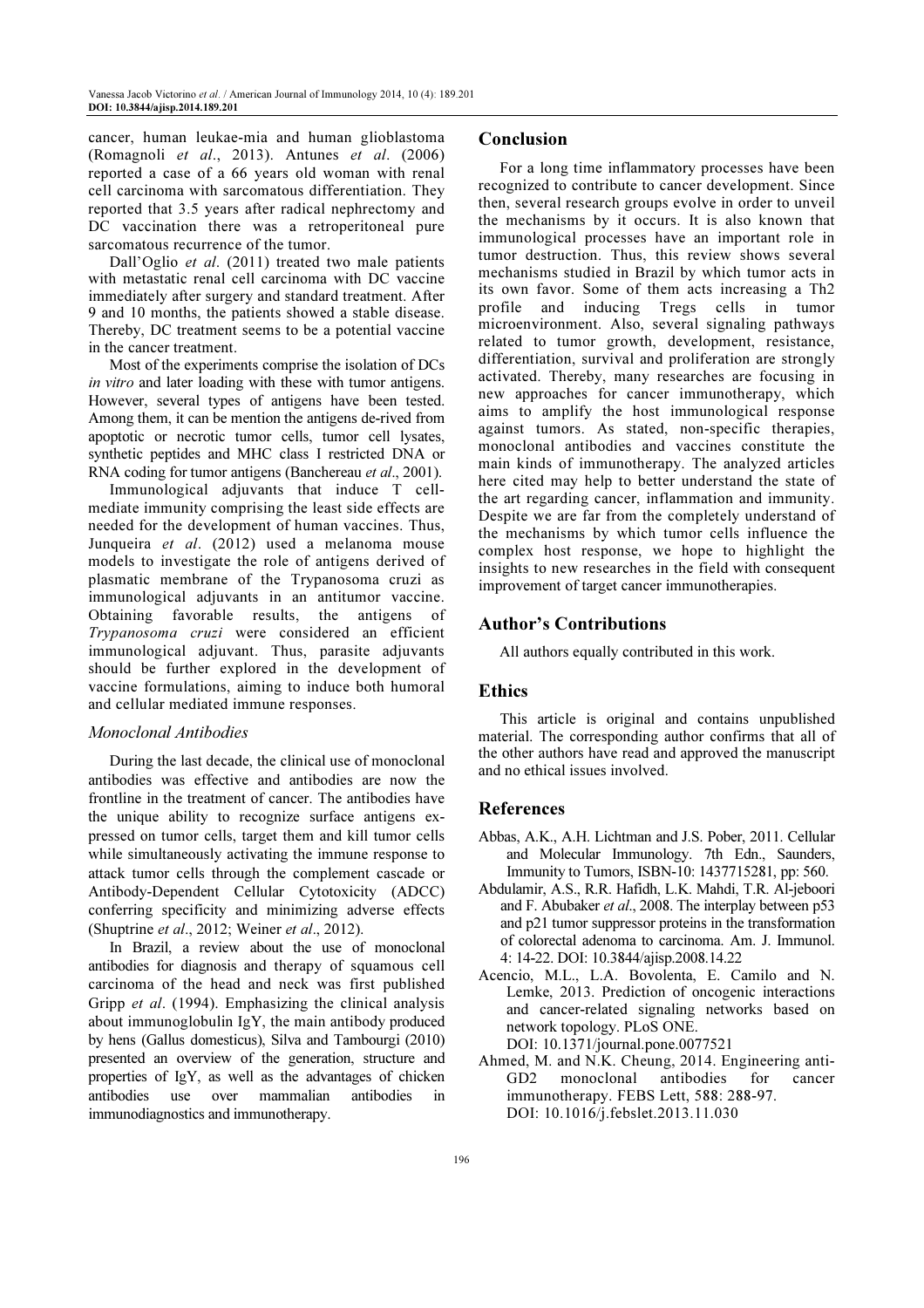- Almeida, J.R.C., N.L. Pedrosa, J.B. Leite, T.R.P. Fleming and V.H. Caravalho et al., 2007. Tumor markers: A literature review. Revista Brasileira de Cancerol., 53: 305-316.
- Anguille, S., E.L. Smits, E. Lion, V.F. Van Tendeloo and Z.N. Berneman, 2014. Clinical use of dendritic cells for cancer therapy. Lancet Oncol, 15: 257-67. DOI: 10.1016/S1470-2045(13)70585-0
- Antunes, A.A., M.F. Dall'Oglio, J.A.M. Barbuto, K.R.M. Leite and M. Srougi, 2006. Pure sarcomatous recurrence of clear cell renal carcinoma following radical nephrectomy and dendritic cell vaccination. São Paulo Med. J., 124: 161-162. DOI: 10.1590/S1516-31802006000300011
- Baleeiro, R.B., L.B. Anselmo, F.A. Soares, C.A. Pinto and O. Ramos et al., 2008. High frequency of immature dendritic cells and altered in situ production of interleukin-4 and tumor necrosis factor-alpha in lung cancer. Cancer Immunol. Immunoth., 57: 1335-45. DOI: 10.1007/s00262-008-0468-7
- Balkwill, F. and A. Mantovani, 2001. Inflammation and cancer: Back to Virchow? Lancet, 357: 539-45. DOI: 10.1016/S0140-6736(00)04046-0
- Banchereau, J., B. Schuler-Thurner, A.K. Palucka and G. Schuler, 2001. Dendritic cells as vectors for therapy. Cell, 106: 271-4.
	- DOI: 10.1016/S0092-8674(01)00448-2
- Banchereau, J., F. Briere, C. Caux, J. Davoust and S. Lebecque et al., 2000. Immunobiology of dendritic cells. Ann. Rev. Immunol., 18: 767-811. DOI: 10.1146/annurev.immunol.18.1.767
- Barker, C.A. and M.A. Postow, 2014. Combinations of radiation therapy and immunotherapy for melanoma: a review of clinicaloutcomes. Int. J. Radiat. Oncol. Biol. Phys., 88: 986-97. DOI: 10.1016/j.ijrobp.2013.08.035
- Barrett, J. and K.L. Blanc, 2009. Cancer Chemotherapy and Immune Regulation. Am. J. Immunol. 5: 8-16 DOI: 10.3844/ajisp.2009.8.16
- Becker, M., C.B. Müller, M.A. de Bastiani and F. Klamt, 2013. The prognostic impact of tumorassociated macrophages and intra-tumoral apoptosis in non-small cell lung cancer. Histol. Histopathol.. 29: 21-31.
- Benevides, L., C.R. Cardoso, D.G. Tiezzi, H.R. Marana and J.M. Andrade et al., 2013. Enrichment of regulatory T cells in invasive breast tumor correlates with the upregulation of IL-17A expression and invasiveness of the tumor. Eur. J. Immunol., 43: 1518-28. DOI: 10.1002/eji.201242951
- Block, M.S. and S.N. Markovic, 2009. The tumor/immune interface: Clinical evidence of cancer immunosurveillance, immunoediting and immunosubversion. Am. J. Immunol., 5: 29-49. DOI: 10.3844/ajisp.2009.29.49
- Borges, M.N., G. Facina, I.D. Silva, A.F. Waitzberg and A.C. Nazario, 2011. Analysis of CD83 antigen expression in human breast fibroadenoma and adjacent tissue. Sao Paulo Med. J., 129: 402-409. DOI: 10.1590/S1516-31802011000600006
- Bozza, P.T. and J.P.B. Viola, 2010. Lipid droplets in inflammation and cancer. Prostaglandins Leuko-Trienes Essential Fatty Acids, 82: 243-250. DOI: 10.1016/j.plefa.2010.02.005
- Caillou, B., M. Talbot, U. Weyemi, C. Pioche-Durieu and A. Al Ghuzlan et al., 2011. Tumor-Associated Macrophages (TAMs) form an interconnected cellular supportive network in anaplastic thyroid carcinoma. PLoS One. DOI: 10.1371/journal.pone.0022567.
- Capitini, C.M., Fry, T.J. and C.L. Mackall, 2009. Cytokines as Adjuvants for Vaccine and Cellular Therapies for Cancer. Am. J. Immunol.. 5: 65-83. PMID: 2826803
- Carneiro, N.K., J.M. Oda, R. Losi Guembarovski, G. Ramos and B.V. Oliveira et al., 2013. Possible association between TGF-β1 polymorphism and oral cancer. Int. J. Immunogenet., 40: 292-298. DOI: 10.1111/iji.12037
- Catalán, V., J. Gómez-Ambrosi, A. Rodríguez and G. Frühbeck, 2013. Adipose tissue immunity and cancer. Frontiers Physiol., 4:275. DOI: 10.3389/fphys.2013.00275
- Coley, W.B., 1991. The treatment of malignant tumors by repeated inoculations of erysipelas: With a report of ten original cases. Clinical Orthopaedics and Related Research. 262: 3-11. PMID: 1984929
- Coppin, C., F. Porzsolt, J. Kumpf, A. Coldman and T. Wilt, 2005. Immunotherapy for advanced renal cell cancer. Cochrane Database Syst. Rev., 25: CD001425- CD001425. DOI: 10.1002/14651858.CD001425.pub2
- Costa, N.L., M.C. Valadares, P.P. Souza, E.F. Mendonça and J.C. Oliveira et al., 2013. Tumor-associated macrophages and the profile of inflammatory cytokines in oral squamous cell carcinoma. Oral Oncol., 49: 216- 23. DOI: 10.1016/j.oraloncology.2012.09.012
- Cunha, L.L., E.C. Morari, A.C. Guihen, D. Razolli and R. Gerhard et al., 2012. Infiltration of a mixture of immune cells may be related to good prognosis in patients with differentiated thyroid carcinoma. Clinical Endocrinol. Oxf., 77: 918-25. DOI: 10.1111/j.1365-2265.2012.04482.x
- Dall'Oglio, M.F., J.M. Sousa-Canavez, F.Y. Tanno, B.C. Tiseo and A. Crippa et al., 2011. Early experience with targeted therapy and dendritic cell vaccine in metastatic renal cell car-cinoma after nephrectomy. Int. Braz J. Urol., 37: 180-5. DOI: 10.1590/S1677-55382011000200004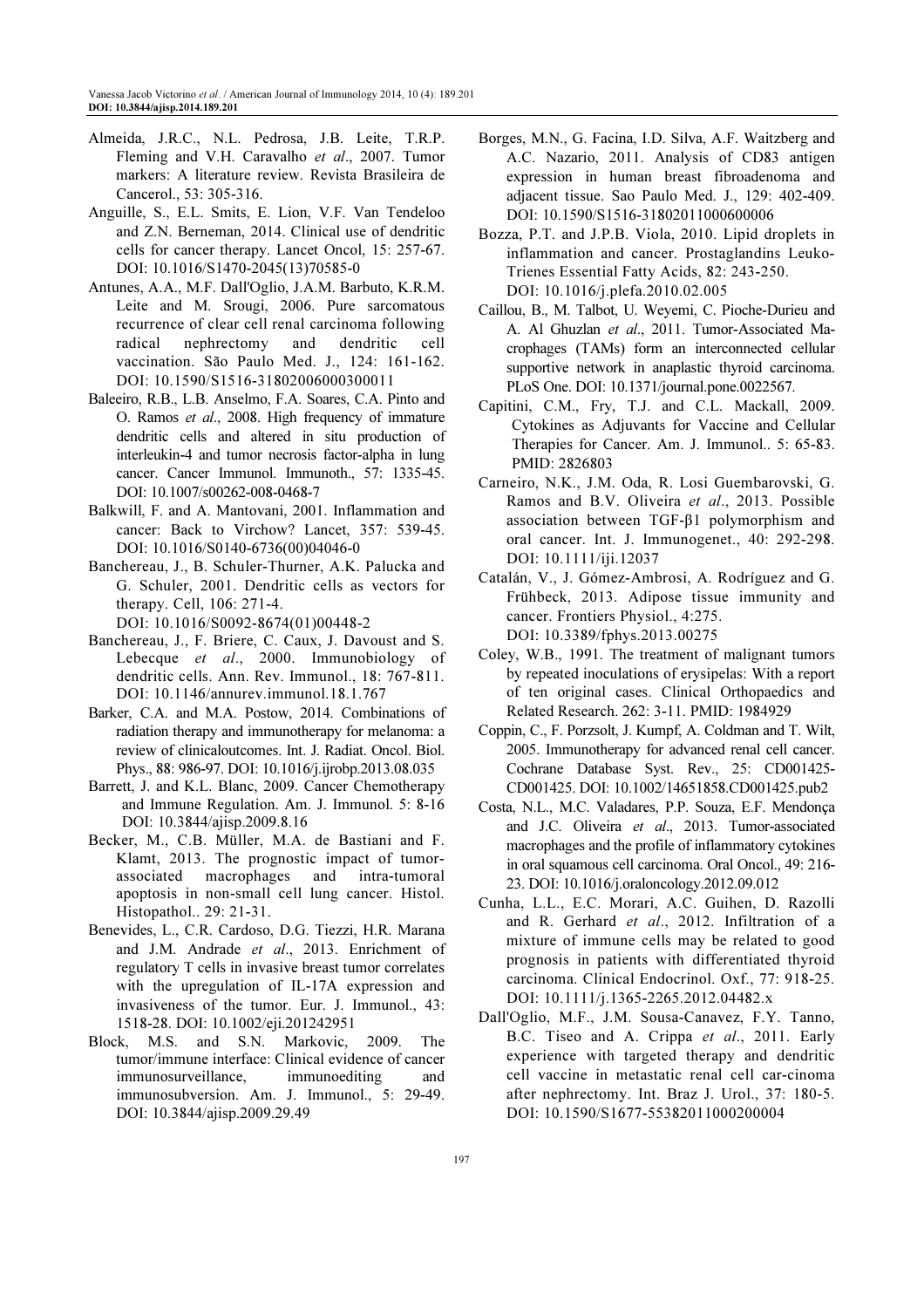- Dalmazzo, L.F., R.H. Jácomo, A.F. Marinato, L.L. Figueiredo-Pontes and R.L. Cunha et al., 2009. The presence of CD56/CD16 in T-cell acute lymphoblastic leukaemia correlates with the expression of cytotoxic molecules and is associated with worse response to treatment. Brazilian J. Haematol., 144: 223-9. DOI: 10.1111/j.1365-2141.2008.07457.x
- Davoine, F., A. Sim, C. Tang, S. Fisher and C. Ethier et al., 2013. Eosinophils in human oral squamous carcinoma; role of prostag-landin D2. J. Inflammat. DOI: 10.1186/1476-9255-10-4
- De Visser, K.E., A. Eichten and L.M. Coussens, 2006. Paradoxical roles of the immune system during cancer development. Nat. Rev. Cancer, 6: 24-37. DOI: 10.1038/nrc1782
- Diniz, M.O. and L.C.S. Ferreira, 2010. Biotechnology applied to the development of vaccines. Estudos Avançados, 24: 19-30.
- Downey, S.G., J.A. Klapper, F.O. Smith, J.C. Yang and R.M. Sherry et al., 2007. Prognostic factors related to clinical response in patients with metastatic melanoma treated by CTL-associated antigen-4 blockade. Clinical Cancer Res., 13: 6681-668. DOI: 10.1158/1078-0432.CCR-07-0187
- Dranoff, G., 2004. Cytokines in cancer pathogenesis and cancer therapy. Nature reviews. Cancer, 4: 11-22. DOI: 10.1038/nrc1252
- Dudley, M.E., J.R. Wunderlich, P.F. Robbins, J.C. Yang and P. Hwu et al., 2002. Cancer regression and autoimmunity in patients after clonal repopulation with antitumor lymphocytes. Science, 298: 850-4. DOI: 10.1126/science.1076514
- Dunn, G.P., L.J. Old and R.D. Schreiber, 2004. The immunobiology of cancer immunosurveillance and immunoediting. Immunity, 21: 137-48. DOI: 10.1016/j.immuni.2004.07.017.
- Eisenberg, A.L.A. and S. Koifman, 2001. Breast cancer: tumor markres. Revista Brasi-leira de Cancerol., 47: 377-388.
- Elert, E., 2013. Calling cells to arms. Nature, 504: 2-3. DOI: 10.1038/504S2a
- Ellebaek, E., L. Engell-Noerregaard, T.Z. Iversen, T.M. Froesig and S. Munir et al., 2012. Metastatic melanoma patients treated with dendritic cell vaccination, Interleukin-2 and metronomic cyclophosphamide: Results from a phase II trial. Cancer Immunol. Immunoth., 61: 1791-1804. DOI 10.1007/s00262-012-1242-4
- Fan, Y., R. Mao and J. Yang, 2013. NF-κB and STAT3 signaling pathways collaboratively link inflammation to cancer. Protein Cell, 4: 176-185. DOI 10.1007/s13238-013-2084-3
- Favaro, W.J., O.S. Nunes, F.R.F. Seiva, I.S. Nunes and L.K. Woolhiser et al., 2012. Effects of P-MAPA immunomodulator on toll-like receptors and p53: potential therapeutic strategies for infectious diseases and cancer. Infec. Agents Cancer, 7: 1-15. DOI: 10.1186/1750-9378-7-14
- Fecci, P.E., H. Ochiai, D.A. Mitchell, P.M. Grossi and A.E. Sweeney et al., 2007. Systemic CTLA-4 blockade ameliorates glioma-induced changes to the CD4+ T cell compartment without affecting regulatory T-cell function. Clin. Cancer Res., 13: 2158-2167. DOI: 10.1158/1078-0432.CCR-06-2070
- Flores, M.B., G.Z. Rocha, D.M. Damas-Souza, F. Osório-Costa and M.M. Dias et al., 2012. Obesity-Induced Increase in Tumor Necrosis Factor-α Leads to Development of Colon Cancer in Mice. Gastroenterology, 143: 741-53.e1-4. DOI: 10.1053/j.gastro.2012.05.045
- Fu, J., D. Xu, Z. Liu, M. Shi and P. Zhao et al., 2007. Increased regulatory T cells correlate with CD8 Tcell impairment and poor survival in hepatocellular carcinoma patients. Gastroenterology, 132: 2328- 2339. DOI: 10.1053/j.gastro.2007.03.102
- Gabrilovich, D., 2004. Mechanisms and functional significance of tumour-induced dendritic-cell defects. Nat. Rev. Immunol., 4: 941-52. DOI: 10.1038/nri1498
- Garay, R.P., P. Viens, J. Bauer, G. Normier and M. Bardou et al., 2007. Cancer relapse under chemotherapy: Why TLR2/4 receptor agonists can help. Eur. J. Pharmacol., 563: 1-17. DOI: 10.1016/j.ejphar.2007.02.018
- Gasparoto, T.H., T.S.D.S. Malaspina, L. Benevides, E.J.D. Melo and M.R. Costa et al., 2010. Patients with oral squamous cell carcinoma are characterized by increased frequency of suppressive regulatory T cells in the blood and tumor microenvironment. Cancer Immunol. Immunotherapy, 59: 819-28. DOI: 10.1007/s00262-009-0803-7
- Gripp, F.M., J. Quak, H. Leverstein, A. Schrijvers and M. Gerretsen et al., 1994. Monoclonal antibodies for diagnosis and therapy of squamous cell carcinoma of the head and neck. São Paulo Med. J., 112: 612- 621. PMID: 7638523
- Herrera, A.C., C. Panis, V.J. Victorino, F.C. Campos and A.N. Colado-Simão et al., 2012. Molecular subtype is determinant on inflammatory status and immunological profile from invasive breast cancer patients. Cancer Immunol. Immunotherapy, 61: 2193-201. DOI: 10.1007/s00262-012-1283-8
- Hiraoka, N., K. Onozato, T. Kosuge and S. Hirohashi, 2006. Prevalence of FOXP3+ regulatory T cells in-creases during the progression of pancreatic ductal adenocarcinoma and its premalignant lesions. Clin. Cancer Res., 12: 5423-5434. DOI: 10.1158/1078-0432.CCR-06-0369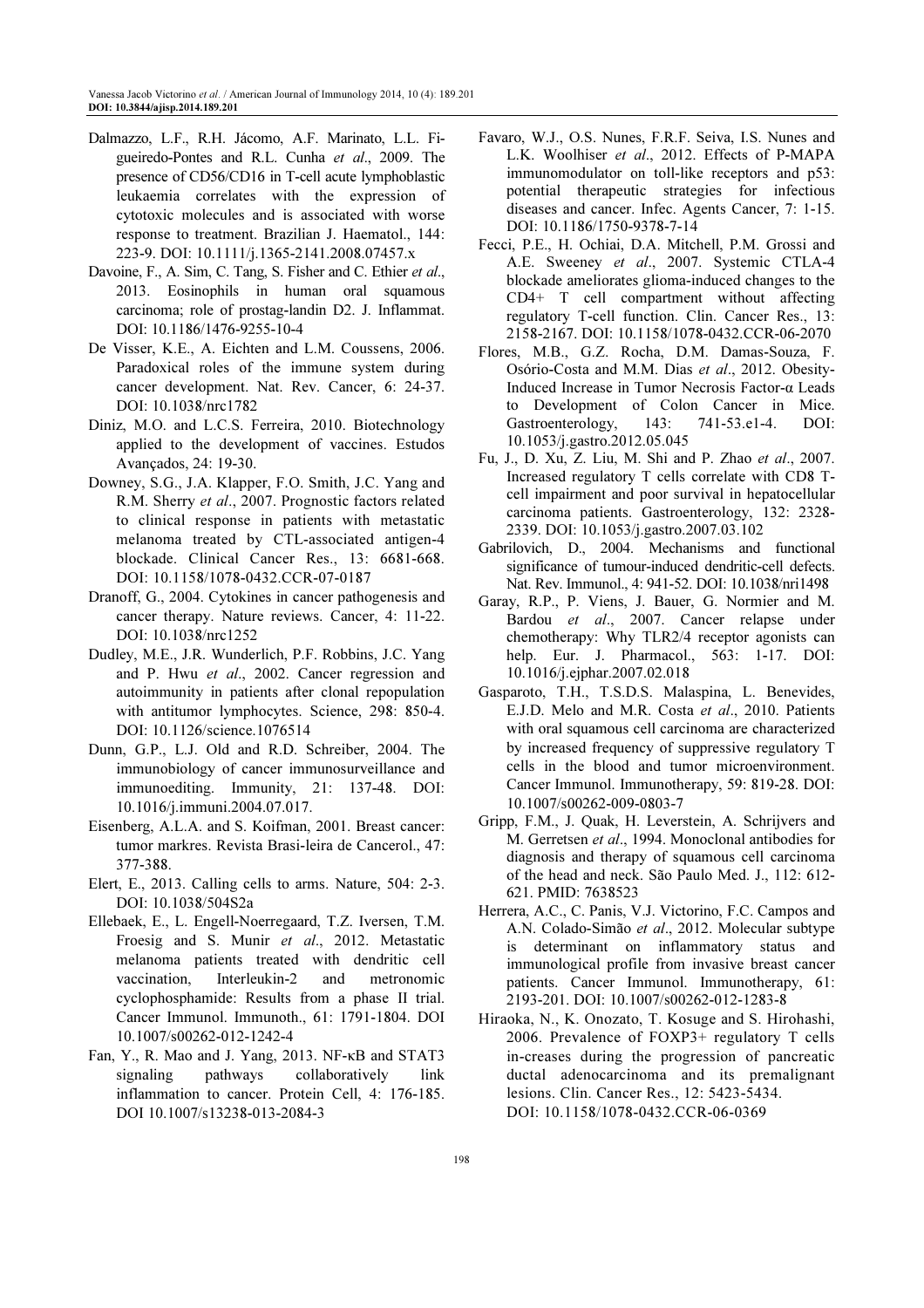- INCA, 2014. Instituto Nacional de Câncer José Alencar Gomes da Silva. Coordenação Geral de Ações Estratégicas, 2014. Coordenação de Prevenção e Vigilância. Esti-mativa 2014: Incidência de câncer no Brasil/Institu-to Nacional de Câncer José Alencar Gomes da Silva, Coordenação Geral de Ações Estratégicas, Coorde-nação de Prevenção e Vigilância. Rio de Janeiro: Inca.
- Janeway, C.A.J.R. and R. Medzhitov, 2002. Innate immune recognition. Annual Rev. Immunology, 20: 197-216. DOI: 10.1146/annurev.immunol.20.083001.084359
- Jorge, Y.C., M.M. Mataruco, L.P. Araújo, A.F. Rossi and J.G. Oliveira et al., 2013. Expression of annexin-a1 and galectin-1 anti-inflammatory proteins and mrna in chronic gastritis and gastric cancer. Mediators Inflammat., 2013: 11-11. DOI: 10.1155/2013/152860
- Josefowicz, S.Z. and A, Rudensky, 2009. Control of regulatory T cell lineage commitent and maintenance. Immunity, 30: 616-25. DOI: 10.1016/j.immuni.2009.04.009
- Junqueira, C., A.T. Guerrero, B. Galvão-Filho, W.A. Andrade and A.P.C. Salgado et al., 2012. Trypanosoma cruzi adjuvants potentiate T cellmediated immunity induced by a NY-ESO-1 based antitumor vaccine. PLoS ONE. DOI: 10.1371/journal.pone.0036245
- Kirkwood, J.M., L.H. Butterfield, A.A. Tarhini, H. Zarour and P. Kalinski et al., 2012. Immunotherapy of cancer in 2012. CA: A cancer. J. Clin., 62: 309- 335. DOI: 10.3322/caac.20132
- Kono, K., 2014. Current status of cancer immunotherapy. J. Stem. Cells Regen. Med., 10: 8-13.
- Kyi, C. and M.A. Postow, 2014. Checkpoint blocking antibodies in cancer immunotherapy. FEBS Lett, 588: 368-76. DOI: 10.1016/j.febslet.2013.10.015
- Lehrnbecher, T., U. Koehl, B. Wittekindt, K. Bochennek and L. Tramsen et al., 2008. Changes in host defense induced by malignancies and antineoplastic treatment: Implication for immunotherapeutic strategies. Lancet Oncol., 9: 269-278. DOI: 10.1016/S1470-2045(08)70071-8.
- Lepique, A.P., K.R. Daghastanli, I.M. Cuccovia and L.L. Villa, 2009. HPV16 tumor associated macrophages suppress antitumor T cell responses. Clin. Cancer Res., 15: 4391-400. DOI: 10.1158/1078-0432.CCR-09-0489
- Letouzé, E., R. Rosati, H. Komechen, M. Doghman and L. Marisa et al., 2012. SNP array profiling of childhood adrenocortical tumors reveals distinct pathways of tumorigenesis and highlights candidate driver genes. J. Clin. Endocrinol. Metaboli., 97: 1284-93. DOI: 10.1210/jc.2012-1184
- Liotti, F., C. Visciano and R.M. Melillo, 2012. Inflammation in thyroid oncogenesis. Am. J. Cancer Res., 2: 286-297. PMID: 22679559
- Ljunggren, H.G., 2008. Cancer immunosurveillance: NKG2D breaks cover. Immunity, 28: 492-494. DOI: 10.1016/j.immuni.2008.03.007
- Loose, D. and C.V.D. Wiele, 2009. The immune sys-tem and cancer. Cancer Bioth. Radiopharmaceut., 24: 369-376. DOI: 10.1089/cbr.2008.0593
- Luo, Y., E.J. Askeland, M.R. Newton and M.A. O'Donnell, 2012. Role of IL-10 in urinary bladder carcinoma and bacillus calmette-guerin immunotherapy. Am. J. Immunol. 8: 1-9. DOI: 10.3844/ajisp.2012.1.9
- Maccalli, C., S. Scaramuzza and G. Parminani, 2009. TNK cells (NKG2D+ CD8+ or CD4+T lymphocytes) in controlo f human tumors. Cancer Immunol. Immunotherapy, 58: 801-808. DOI: 10.1007/s00262-008-0635-x
- Macedo, E.M.S., R.C. Carneiro and S. Matayoshi, 2009. Imunoterapia tópica no tratamento do carcinoma basocelular periocular. Revista Brasileira de Oftalmol., 68: 355-358.
- Mantovani, A., S. Sozzani, M. Locati, P. Allavena and A. Sica, 2002. Macrophage polarization: Tumor associated macrophages as a paradigm for polarized M2 mononuclear phagocytes. Trends Immunol., 23: 549-555. DOI: 10.1016/S1471-4906(02)02302-5
- Massaoka, M.H., A.L. Matsuo, C.R. Figueiredo, C.F. Farias and N. Girola et al., 2012. Jacaranone induces apoptosis in melanoma cells via ROSmediated downregulation of Akt and p38 MAPK activation and displays anti-tumor activity in vivo. PLoS ONE, DOI: 10.1371/journal.pone.0038698
- Matias, B.F., T.M. Oliveira, C.M. Rodrigues, D.R. Abdalla and L. Montes et al., 2013. Influence of immunotherapy with autologous dendritic cells on innate and adaptive immune response in cancer. Clin. Med. Insights Oncol., 7: 165-172. DOI: 10.4137/CMO.S12268
- Melief, C.J., 2008. Cancer immunotherapy by dendritic cells. Immunity, 29: 372-383. DOI: 10.1016/j.immuni.2008.08.004
- Mohit, E., A. Hashemi and M. Allahyari, 2014. Breast cancer immunotherapy: Monoclonal antibodies and peptide-based vaccines. Expert Rev. Clin. Immunol., 10: 927-61. DOI: 10.1586/1744666X.2014.916211
- Mossmann, T.R., H. Cherwinski, M.W. Bond, M.A. Giedlin and R.L. Coffman, 2005. Two types of murine helper T cell clone. I. Definition according to profiles of lymphokine activities and secreted pro-teins.1982. J. Immunol., 175: 5-14.
- Onuchic, A.C., C.C.L. Machado, R.F. Saito, F.J. Rios and S. Jancar et al., 2012. Expression of PAFR as part of a prosurvival response to chemotherapy: A novel target for combination therapy in melanoma. Mediat. Inflammat. DOI: 10.1155/2012/175408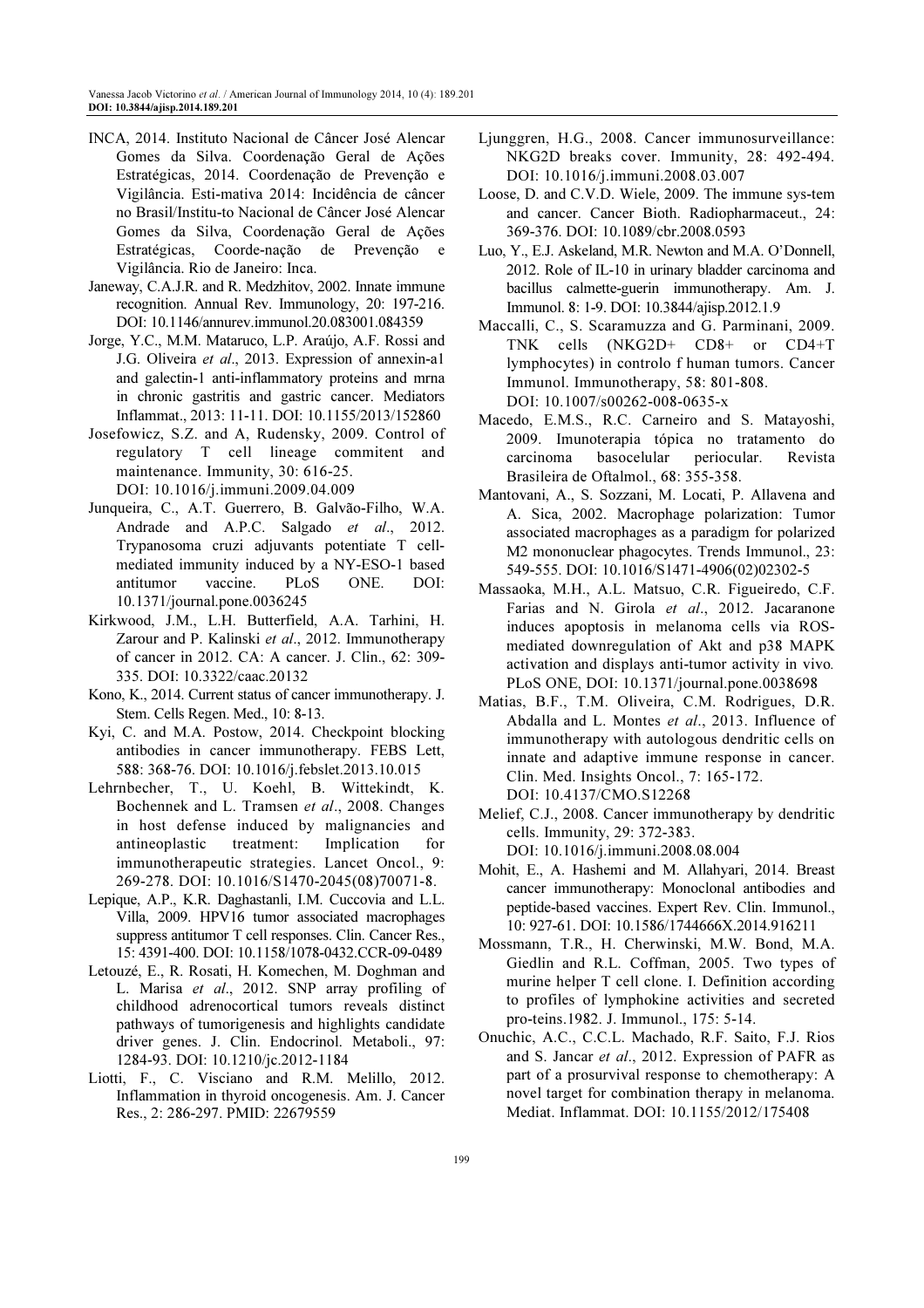- Osório-Costa, F., G.Z. Rocha, M.M. Dias and J.B.C. Carvalheira, 2009. Epidemiological and molecular mechanisms aspects linking obesity and cancer. Ar-Quivos Brasileiros Endocrinol. Metabol., 53: 213- 226. DOI: 10.1590/S0004-27302009000200013
- Pacheco, F.A., M.E.M. Paschoal and M.G.C. Carvalho, 2002. Marcadores tumorais no câncer de pulmão: um caminho para a terapia biológica. J. Pneumol., 28: 143-149. DOI: 10.1590/S0004-27302009000200013
- Paiva, L.R., H.S. Silva, S.C. Ferreira and M.L. Martins, 2013. Multiscale model for the effects of adaptive immunity suppression on the viral therapy of cancer. Phys. Biol., 10: 1-8. DOI: 10.1088/1478-3975/10/2/025005
- Palucka, K. and J. Banchereau, 2013. Dendritic-cellbased therapeutic cancer vaccines. Immunity, 39: 38-48. DOI: 10.1016/j.immuni.2013.07.004
- Panis, C., A.C. Herrera, A.M. Aranome, V.J. Victorino and P.L. Michelleti et al., 2014. Clinical insights from adiponectin analysis in breast cancer patients reveal its anti-inflammatory properties in nonobese women. Molecular Cell Endocrinol., 25: 190-6. DOI: 10.1016/j.mce.2013.09.030
- Panis, C., V.J. Victorino, A.C. Herrera, L.F. Freitas and T.D. Rossi et al., 2012a. Differential oxidative status and immune characterization of the early and advanced stages of human breast cancer. Breast Cancer Res. Treatm., 133: 881-8. DOI: 10.1007/s10549-011-1851-1
- Panis, C., A.C. Herrera, V.J. Victorino, F.C. Campos and L.F. Freitas et al., 2012b. Oxidative stress and hematological profiles of advanced breast cancer patients subjected to paclitaxel or doxorubicin chemotherapy. Breast Cancer Res. Treatm., 133: 89- 97. DOI: 10.1007/s10549-011-1693-x
- Park, H., Z. Li, X.O. Yang, S.H. Chang and R. Nurieva et al., 2005. A distinct lineage of CD4 T cells re-gulates tissue inflammation by producing interleukin 17. Nat. Immunol., 6: 1133-1141. DOI: 10.1038/ni1261
- Peghini, B.C., D.R. Abdalla, A.C.M. Barcelos, L.G.V.L. Teodoro and E.F.C. Murta et al., 2012. Local cytokine profiles of patients with cervical intraepithelial and invasive Neoplasia. Human Immunol., 73: 920-926. DOI: 10.1016/j.humimm.2012.06.003.
- Pereira, J., A.L.L.P. Meireles, C.R.T. Godoy and D.A.F. Chamone, 2008. Papel da célula endotelial em neoplasias malignas hematológicas. Revista Brasilei-ra de Hematol. Hemoterapia, 30: 223-228.
- Pinho, M.P., P.C. Bergami-Santos and J.A.M. Barbuto, 2013. T cell stimulation by dendritic celltumor cell hybrids is enhanced in the presence of free dendritic cells. J. Immunoth. Cancer, 1: 232. DOI: 10.1186/2051-1426-1-S1-P232
- Rafii, S., D. Lyden, R. Benezra, K. Hattori and B. Heissig, 2002. Vascular and haematopoietic stem cells: Novel targets for anti-angiogenesis therapy? Nat. Rev. Cancer, 2: 826-35. DOI: 10.1038/nrc925
- Ramos, R.N., C.E. Oliveira, T.H. Gasparoto, T.S. Malaspina and E.B. Belai et al., 2012a. CD25+ T cell depletion impairs murine squamous cell carcinoma development via modulation of antitumor immune responses. Carcinogenesis, 33: 902-909. DOI: 10.1093/carcin/bgs103
- Ramos, R.N., L.S. Chin, A.P.D. Santos, P.C. Bergami-Santos and F. Laginha et al., 2012b. Mono-cytederived dendritic cells from breast cancer patients are biased to induce CD4+CD25+Foxp3+ regulatory T cells. J. Leukocyte Biol., 92: 673-682. DOI: 10.1189/jlb.0112048
- Ramos, R.N., C.J. de Moraes, B. Zelante and J.A.M. Barbutom, 2013. What are the molecules involved in regulatory T-cells induction by dendritic cells in can-cer? Clin. Develop. Immunol. DOI: 10.1155/2013/806025
- Ribeiro, D.L., M.E. Pinto, A. Rafacho, J.R. Bosqueiro and S.Y. Maeda et al., 2012. High-fat diet obesity associated with insulin resistance increases cell proliferation, estrogen receptor and pi3k proteins in rat ventral prostate. J. Androl., 33: 854-865. DOI: 10.2164/jandrol.111.016089
- Romagnoli, G.G., P.A. Toniolo, I.K. Migliori, E.G. Cal-dini and M.A. Ferreira et al., 2013. Tumour cells incorporate exosomes derived from dendritic cells through a mechanism involving the tetraspanin CD9. Exosomes Microvesicles, 1: 21- 32. DOI: 10.5772/52069
- Rossa, C., G. Sommer, L.C. Spolidorio, S.A. Rosenz-Weig and D.K. Watson et al., 2012 Loss of expression and function of socs3 is an early event in HNSCC: Altered subcellular localization as a possible mechanism involved in proliferation, migration and invasion. PLoS ONE, 7: e45197 e45197. DOI: 10.1371/ journal.pone.0045197
- Ruter, J., S.J. Antonia, H.A. Burris, R.D. Huhn and R.H. Vonderheide, 2010. Immune modulation with weekly dosing of an agonist CD40 antibody in a phase I study of patients with advanced solid tumors. Cancer Biol. Ther., 10: 983-93. DOI: 10.4161/cbt.10.10.13251
- Saied, A., V.G. Pillarisetty and S.C. Katz, 2014. Immunotherapy for solid tumors-a review for surgeons. J. Surg. Res., 187: 525-35. DOI: 10.1016/j.jss.2013.12.018.
- Schott, M., 2006. Immunesurveillance by dendritic cells: Potential implication for immunotherapy of endocrine cancers. Endocrine-Related Cancer, 13: 779-795. DOI:10.1677/erc.1.01133